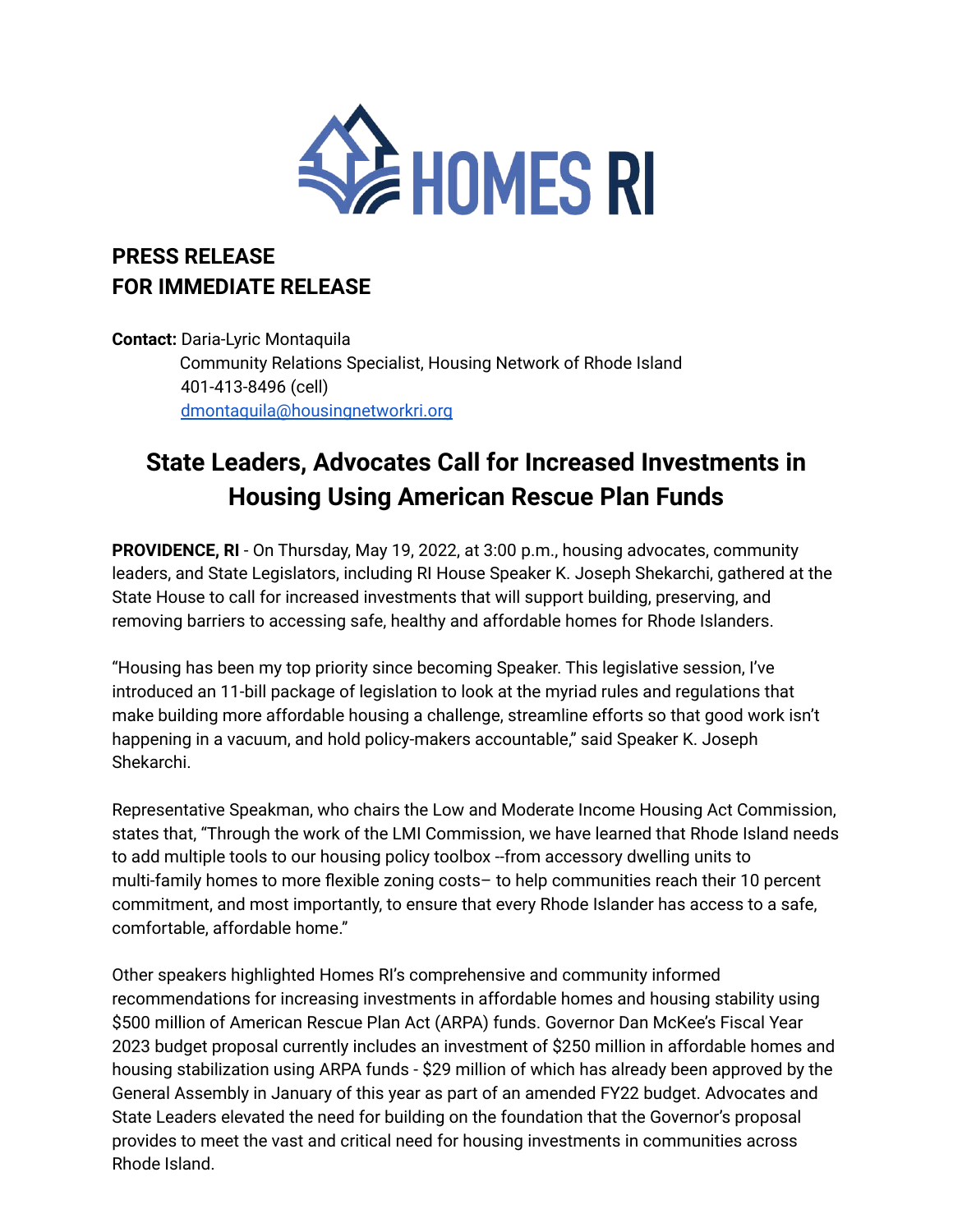"We know that not being able to afford a safe home impacts all members of a family unit, as well as the community," said Representative Karen Alzate, who chairs the Legislative Black and Latino Caucus. "With the challenges that our state is facing, we need to ensure that we support our communities in many ways, and the first step is in being able to provide housing for them."

The event was hosted by Homes RI, a statewide, multi-sector coalition of organizations dedicated to increasing and preserving the supply of safe, healthy and affordable homes in Rhode Island. There are more than 90 organizations and over 200 individuals engaged in Homes RI. Homes RI is coordinated by the Housing Network of Rhode Island.The Housing Network of Rhode Island is the State's membership association of 17 nonprofit community development agencies across Rhode Island. HNRI members have created more than 15,000 affordable homes and are responsible for nearly 70% of the production and preservation of affordable homes made possible by funding from the 2006, 2012, and 2016 affordable housing bonds.

"The Housing Network of Rhode Island members have over 2,000 affordable units in our three-year development forecast and with adequate investments we can break ground and produce much needed affordable homes," stated Jennifer Hawkins, Executive Director of ONE Neighborhood Builders. "We are prepared to do our part to meet the needs of low-income Rhode Islanders, provided a financial commitment that matches the scale of our housing challenges."

Devra Levy, Community Organizer for the Childhood Lead Action Project, elevates the need for increased funding to address aging homes and repair old infrastructure, including lead hazard remediation. "In Rhode Island we have some excellent housing safety laws on the books, but we lack the investments and commitments needed to promote and enforce them," Levy states. "It is essential to provide the necessary resources for cities and towns to make sure State laws are followed and to ensure homeowners, landlords, and tenants are aware of their rights and responsibilities."

Thursday's speaking program was held to demonstrate the support of State and local leaders on the importance of decent and affordable homes as a foundation for a stronger Rhode Island.

"Safe, healthy, affordable homes are essential to Rhode Islanders' wellbeing and prosperity. Over the last year, United Way of RI has received just over 109,000 calls to our 211 call center from Rhode Islanders across the state in need of housing assistance," said Larry Warner, Chief Impact & Equity Officer of United Way Rhode Island. "Many households are finding themselves with nowhere to go. We are calling on our State leaders to maximize investments in affordable homes now to increase housing options in every community, specifically for our lowest income residents and communities of color."

## **Speakers included:**

- RI House Speaker K. Joseph Shekarchi (D District 23, Warwick)
- RI Senator Frank Lombardo III (D District 25, Johnston)
- RI Representative June Speakman (D District 68, Bristol, Warren)
- RI Representative Karen Alzate (D District 60, Pawtucket)
- Jennifer Hawkins, ONE Neighborhood Builders
- Ehren Hunt, Tri-County Community Action Agency